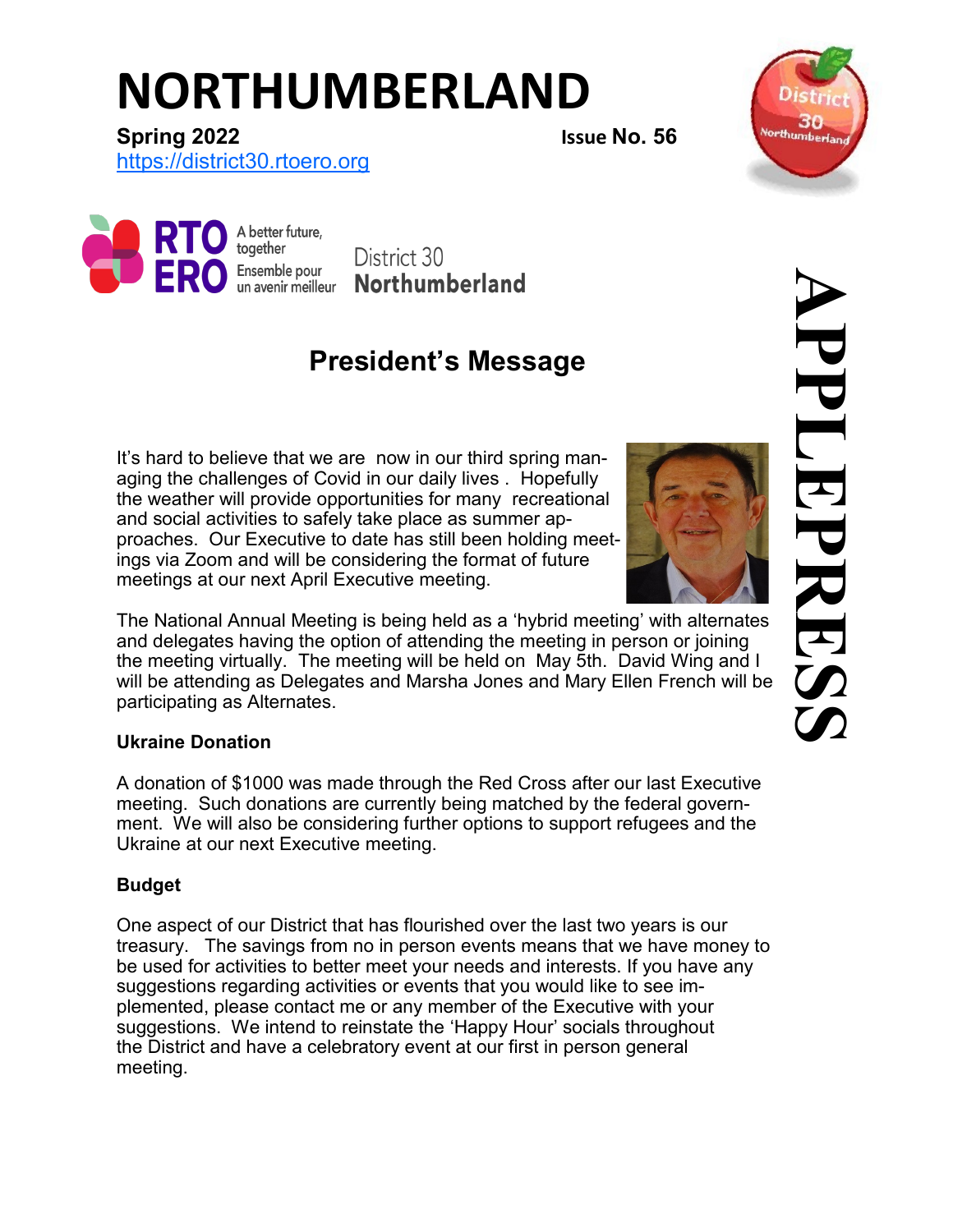### **We Want You - Consider Joining the Executive!**

We would welcome any member to come forward and become a part of our Executive. We offer a Member at Large positions for members to become familiar with the organization both locally and at the provincial level. If you have an interest in running for one of the elected positions, please contact me or Charlotte Majic, Past President, for more information. Our plan currently is to continue with the current Executive in place until our next General meeting. If there is anyone wishing to run for office prior to such a meeting we can facilitate an election virtually through the provincial office.

#### **The Heart and Soul of District 30**

In closing I want to say a huge thank you to each and every member of our District Executive. They have risen to the challenges of the last two plus years to ensure the needs of our members are addressed. If it were not for their expertise and hard work within each committee or portfolio, the district could not survive. There is **never** a time I ask for help, ideas or information that I don't get multiple calls to assist. Executive, my sincerest thank you to you all for your support, hard work and commitment to District 30 and RTO-ERO.

Have a Wonderful Spring, Mark

#### **News from Your Recruitment and Membership Committee**

As of Apr. 1, 2022, we have 804 members in District 30—Northumberland. We have 36 members in their 50's, 150 in their 60's, 354 in their 70's, 227 in their 80's, 30 members in their 90's and one member who is 100!

We welcome to District 30-Northumberland new/transferred members since our last Applepress in November, 2021: Wanda Sharpe, Lisa Cole, Patrick Herrington, Stephen Turl, Elisabeth Harnden and Bruce Laird.

Sadly missed , District 30—Northumberland since November 2021 are: Melberta Abernathy, Elizabeth Barnum, Mary Bowland, Gwen Herrington, Barbara Moorcroft, Patricia Turl, L Diane Laird, Don Harnden, Frances Presley, Ivy E Reynolds and Garry Sear.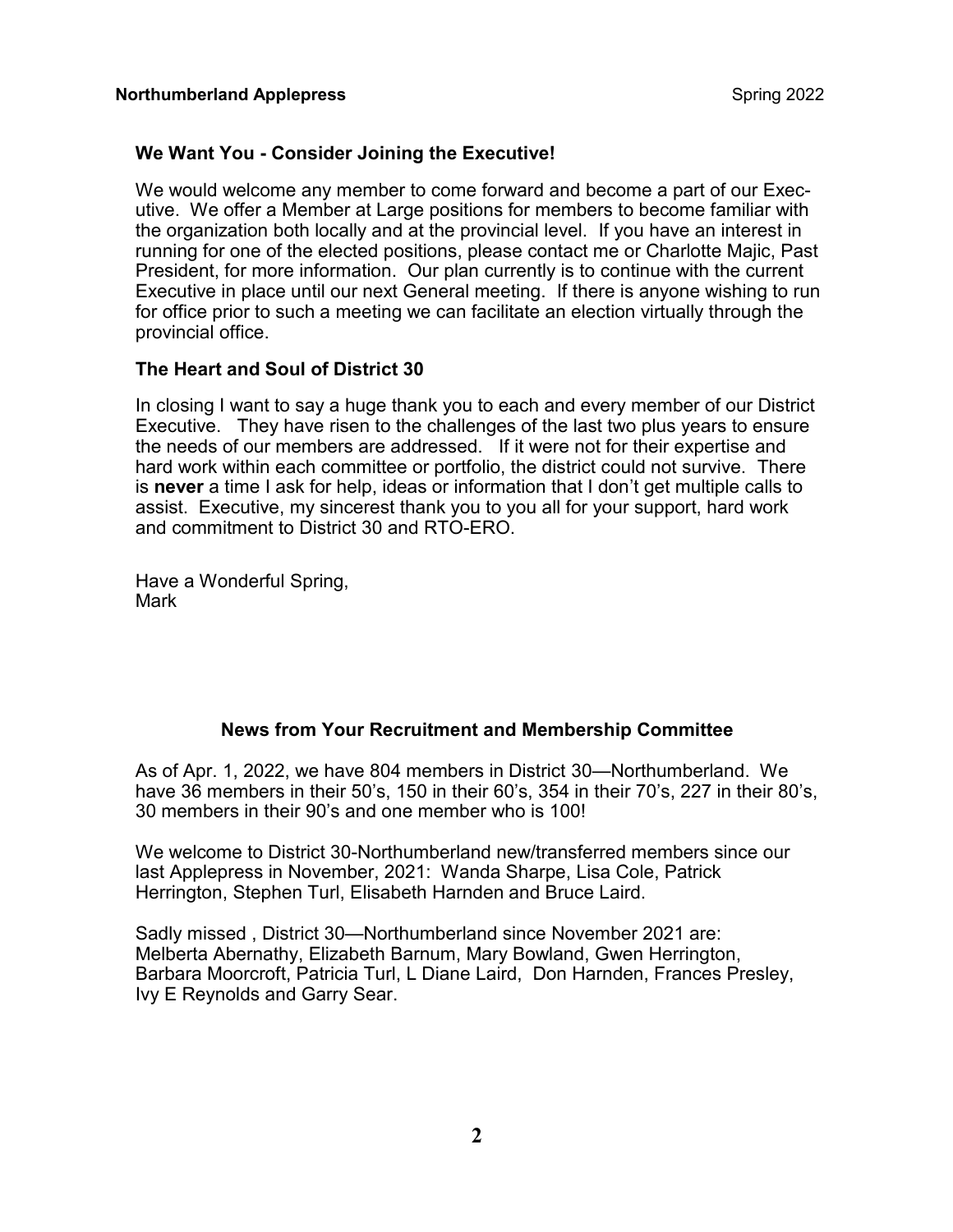RTO has been holding all their Retirement Planning Workshops online. Any prospective member, looking to retire in the next five years, can sign up for any presentation that suits their schedule. They can register at [https://rtoero.ca/events/retirement](https://rtoero.ca/events/retirement-planning-workshops/)-planning-workshops/. Also, anyone still working can join RTO with free membership until they retire! Consider the benefits of joining RTO!

Please inform us of any change of address or e-mail, or contact our National Office directly at 1-800-361-9888x223 or e-mail membership@rto-ero.org .

Heather Griffin, Mary Ellen French, Recruitment and Membership **Committee** 

### **District Health Representative's Report**



District members were invited to attend a Know Your Health Plan webinar on Tuesday, April 5, 2022. The session was designed to serve as a refresher on the information, resources and tools needed to help navigate our RTOERO health plans. Following the presentation, a Question and Answer period was provided. Special thanks to Stephen Wong (Director, Benefits), Anya Rampersad (Coordinator, Benefits) and the rest of the team at Head Office team for facilitating the webinar.

As mentioned in the last Applepress, our benefits insurance partner, Johnson Inc., has now launched the new Johnson My Insurance Dashboard. It can be accessed electronically by visiting [https://insurance.johnson.ca/CommunityLoginPage.](https://insurance.johnson.ca/CommunityLoginPage) This new digital insurance portal provides members with an improved process to submit group benefits claims and access policy information with a single user sign-on.

I will be attending the District Health Representation Workshop in October on your behalf. I will report back to you about the workshop in a future Applepress.

Until next time, stay both healthy and safe!

Respectfully submitted by Philip E. Palmer RTOERO District 30 – Northumberland's Health Benefits Representative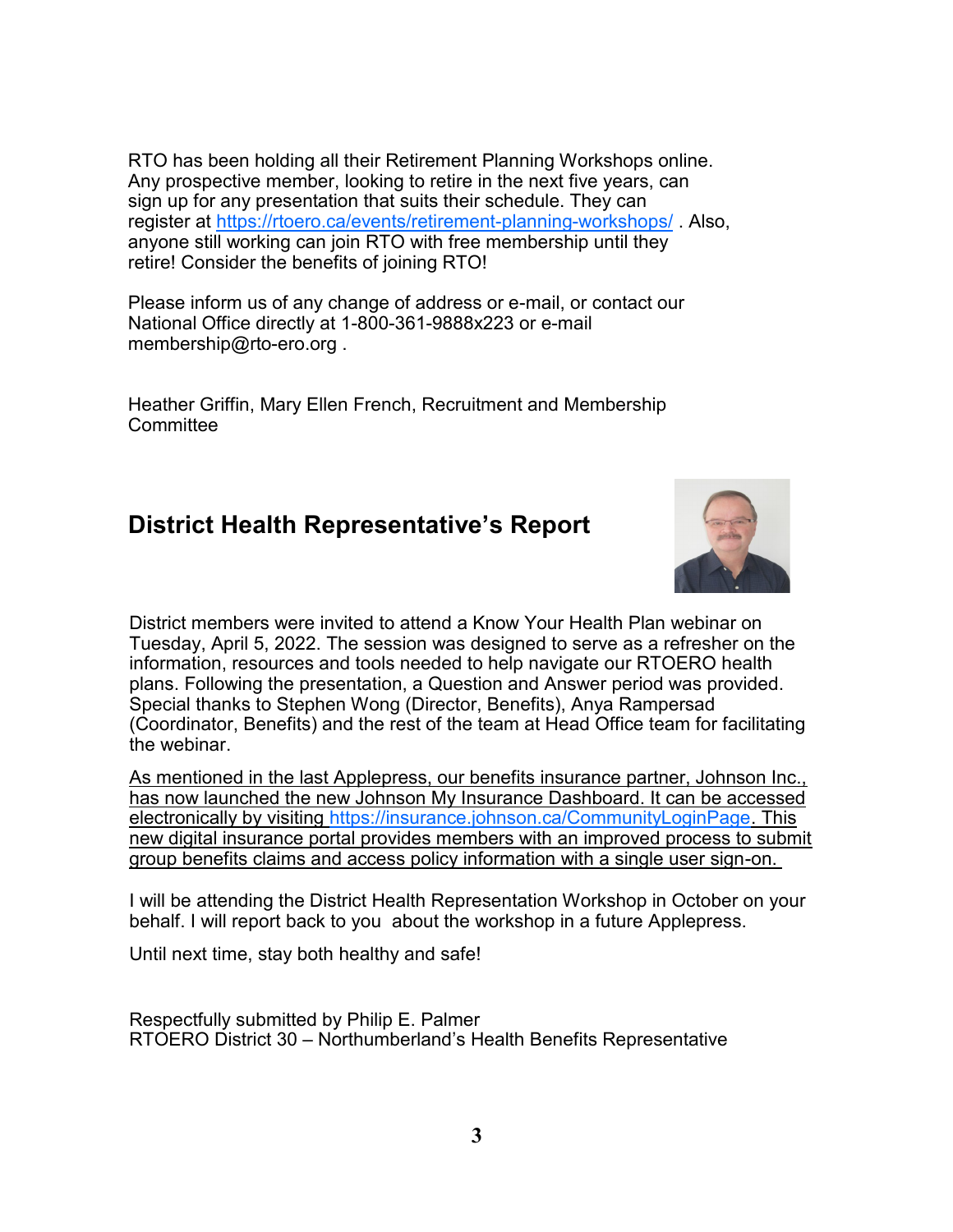### **District Webmaster's Report – Spring 2022 Applepress**

I am very pleased to announce that our new website has been launched!

Special thanks to Charles Tabone (Director, Information and Technology) for his work on the project and in particular, for the one-to-one ZOOM in-service he provided me with. The new platform is very user-friendly to administer and presents itself nicely to visitors. If you happen to visit our old website, you will be automatically directed to our new website.

Some of the information on our new website is auto-populated by data held by Head Office such as contact information for Executive Committee members. This allows our website to be as up-to-date as possible.

There is a "Classified" section that contains advertisements for various products and services. The content of this section is currently populated by Head Office and not by District-30 Northumberland.

Visit us at [https://district30.rtoero.ca/.](https://district30.rtoero.ca/)

Kayla McKenzie (Co-ordinator of Marketing and Communication) has now transitioned us to our new Facebook page and linked it to the Head Office page. Kayla will serve as the "Administrator" on behalf of Head Office and Kathy Harding and I will serve as "Editors". Our Facebook page can be found by searching "Rtoero District 30 Northumberland".

Kathy and I continue to participate in regular Marketing and Communication Committee Round Tables on your behalf and find them to be very informative. In addition to these ZOOM meetings, we have been invited to send two representatives to the District Communications Workshop to be held on October 2 and 3, 2022.

Enjoy the summer that lies ahead!

Respectfully submitted by Philip E. Palmer RTOERO District 30 – Northumberland's Webmaster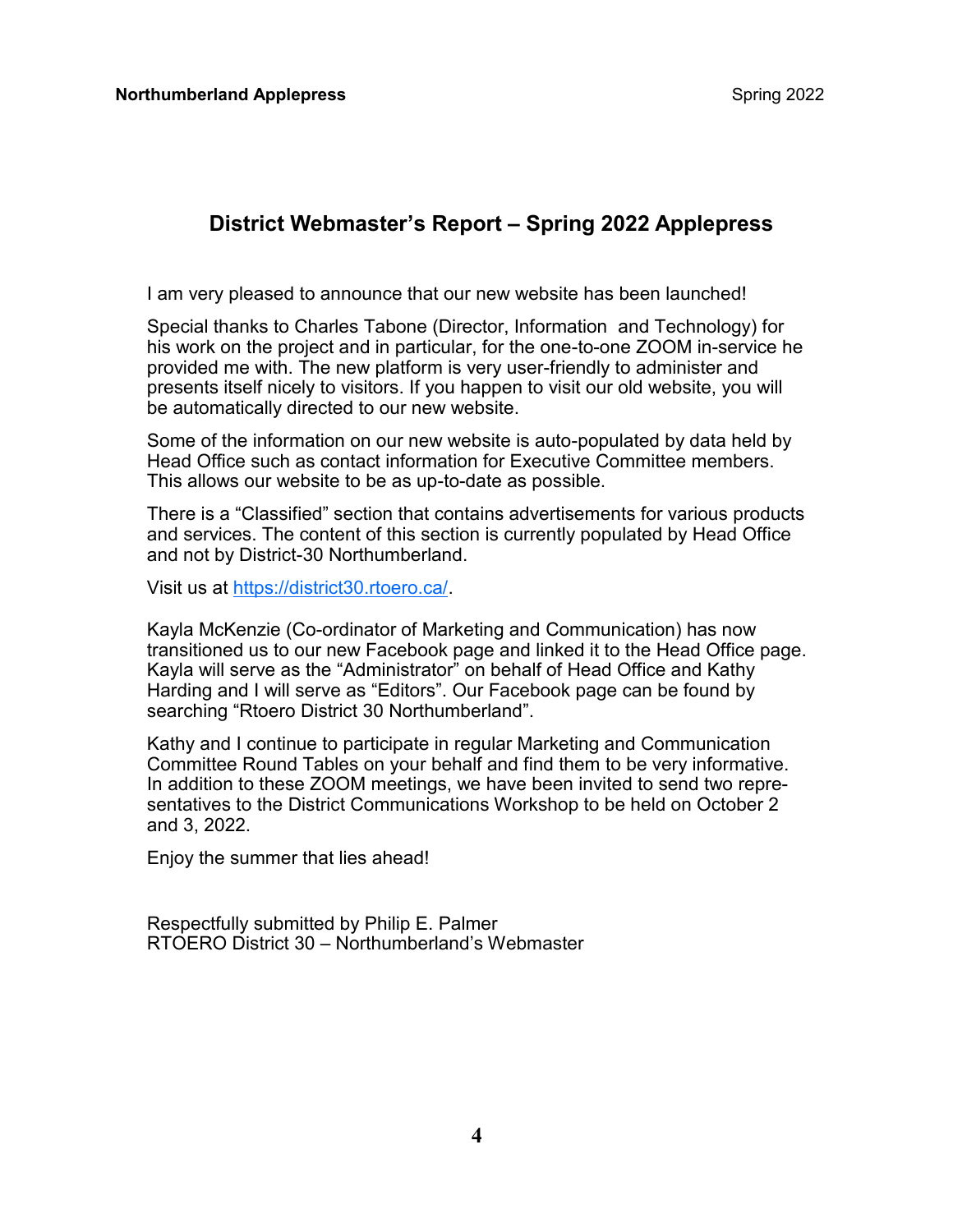### **RTO District 30 Executive**

| mfallis56@gmail.com                         |  |
|---------------------------------------------|--|
| Past President- Charlotte Majic905-885-5887 |  |
| cmaiic@gmail.com                            |  |
| First Vice Pres. - Dave Wing289-385-3132    |  |
| davewing01@gmail.com                        |  |
| Second Vice Pres. - Marsha Jones            |  |
| markagar@sympatico.ca                       |  |
| Secretary- David Staples905-987-4055        |  |
| 2chalkdusters@gmail.com                     |  |
| Treasurer-Jeremy Fowlie 905-375-7006        |  |
| jeremyfowlie25@gmail.com                    |  |
|                                             |  |

#### **Executive Committees**

| Health Services-Philip Palmer 905-987-0585  |
|---------------------------------------------|
| nightskier@gmail.com                        |
| Website Manager-Philip Palmer 905-987-0585  |
| nightskier@gmail.com                        |
| Newsletter Editor-Kathy Harding416-467-0272 |
| district30comm@gmail.com                    |
| Goodwill Co-ordinator                       |
| Wendy Westwood 905-987-1123                 |
| lilaccottage601@hotmail.com                 |
| Political Advocacy-Marsha Jones             |
| markagar@sympatico.ca                       |
| Social Committee- Entire Executive          |
| Travel- Bryan Marjoram  905-372-6389        |
| bryan.marjoram.23@gmail.com                 |
|                                             |
| $tail(\omega)$ eagle.ca                     |
| Archives- Patricia Murphy905-349-2847       |
| smurf@eagle.ca                              |
| Recruitment and Membership                  |
| Heather Griffin 905 623-4535                |
| hgriff551@gmail.com                         |
| <b>Mary Ellen French</b>                    |
| maryellen.french@gmail.com                  |
| Member-at-large                             |
| Mary Ellen French                           |
| maryellen.french@gmail.com                  |
| <b>Community Grants</b>                     |
| Dave Wing289-385-3132                       |
| davewing01@gmail.com                        |

#### **Goodwill Committee** PLEASE SAVE THIS LIST!

YOU OR A FRIEND MAY NEED IT!

| Bowmanville/Hampton                          |  |
|----------------------------------------------|--|
|                                              |  |
| Brighton/Codrington                          |  |
|                                              |  |
| Campbellford                                 |  |
|                                              |  |
| Castleton/Colborne                           |  |
| Wendy Westwood905-987-1123                   |  |
| Cobourg                                      |  |
| A-C Don Swanson  905-372-8449                |  |
| D-F Mike Desjardins,905-373-1433             |  |
| G-J Harry Knapper 905-372-3604               |  |
| K-M Harry Knapper905-372-3604                |  |
| N-S Wendy Westwood 905-987-1123              |  |
| T-Z Peggy Desjardins - 905-373-1433          |  |
| Grafton                                      |  |
|                                              |  |
| Havelock/Norwood/Peterborough/Marmora/Madoc  |  |
|                                              |  |
| Hastings                                     |  |
| Jacqueline Beamish  705-696-2878             |  |
| Orono/Kendal/Newcastle/Newtonville           |  |
|                                              |  |
| Oshawa/Whitby/Courtice                       |  |
| Zelda Armstrong 905-576-7266                 |  |
| Port Hope                                    |  |
| A-F Sylvia Terpstra905-373-4435              |  |
| G-K Peter Delanty905-372-0515                |  |
|                                              |  |
|                                              |  |
| Roseneath                                    |  |
|                                              |  |
| Trenton/Frankford/                           |  |
|                                              |  |
| Warkworth                                    |  |
|                                              |  |
|                                              |  |
| All other areas  Wendy Westwood 905-987-1123 |  |
|                                              |  |

The Member Services Committee would appreciate your help. If you know of a member who could use a card, phone call, a visit to the hospital, or support in the death of a loved one, please let a committee member know or call **Wendy Westwood** (905-987-1123 ). Or even better, volunteer for one of the vacancies!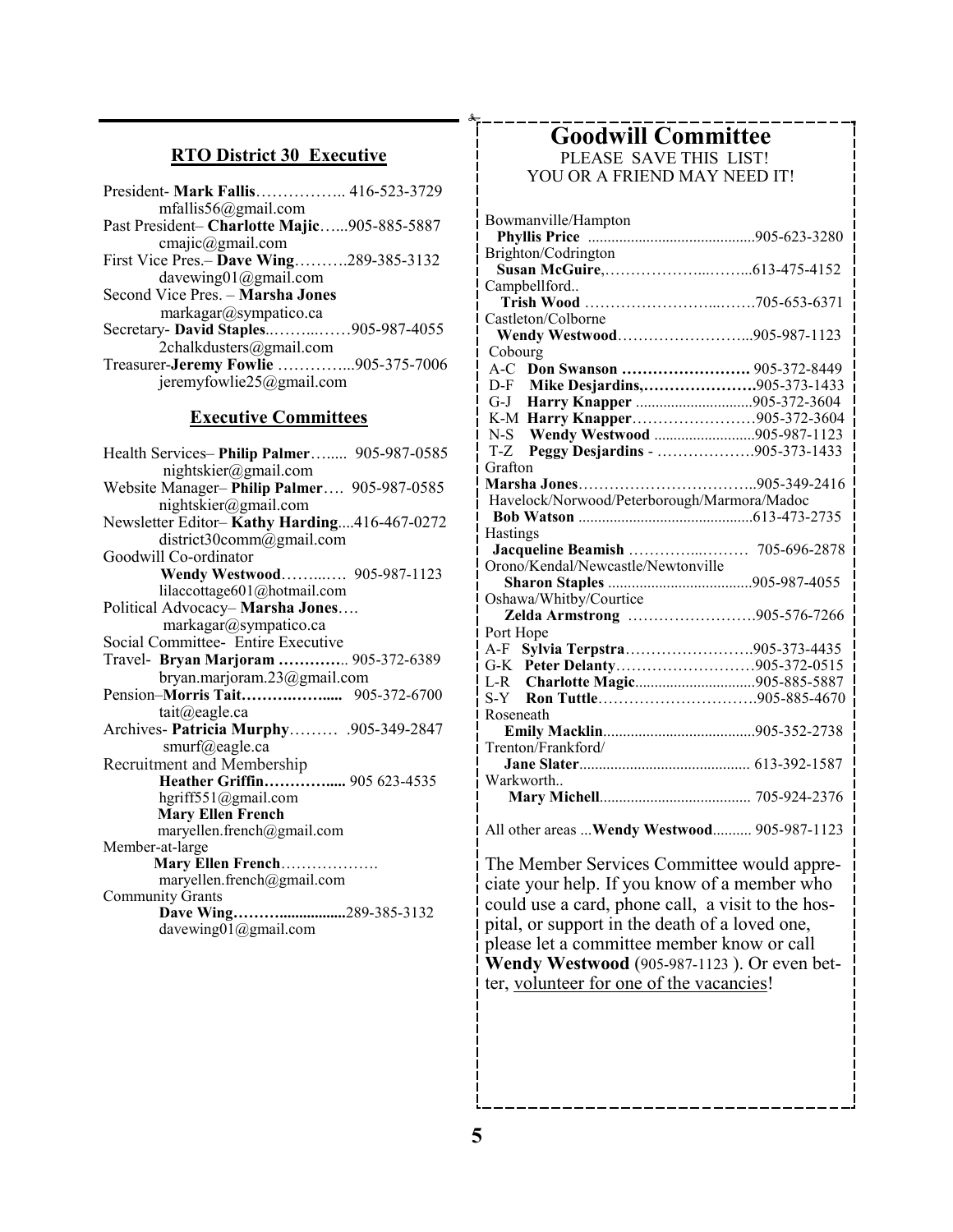### **PLANNING AHEAD FOR POLITICAL ACTION**

# **SAVE THE**

**DATE DATE Tuesday, May 24, 2022**  Cobourg Lions' Centre, Elgin Street, Cobourg 7:00 pm

### **All Candidates' Meeting**

#### **Please join us to meet and question the Candidates for Election to the Provincial Parliament**

Ontario's Provincial Election of June 2022 will be here before we know it. It is very important for each of us to be actively involved in this process. It is not too early to begin our plans. I am sure that you have noticed the TV ads that have begun already.

I hope, sincerely, that we will be able to gather together to meet our candidates. I appreciate being able to hear the varying platforms and expand my knowledge and understanding through the questions asked by others. If this cannot happen, we will have to work individually.

My thoughts are turning to the priorities that I feel must be addressed. My personal list includes the environment, health care, long term care, education and the economy. I'm sure this list will grow in future months. I encourage you to create your own list of concerns and priorities. Contact with the candidates in your area will influence and inform. It's time to begin the work to ensure the best future for the Province of Ontario.

We have all been concerned about the backlog of people awaiting surgeries in Ontario as a result of cancellation of procedures during the Covid crisis. Also of great concern is the approach that may be used to reduce the backlog. Privatization of health care services has been one of the options under consideration.

Watch for information on that state of healthcare present and future presented by your local Healthcare Coalition. Knowledge in this area will assist with the decisions we make regarding the June 2nd elections in Ontario.

Marsha Jones, PAC Committee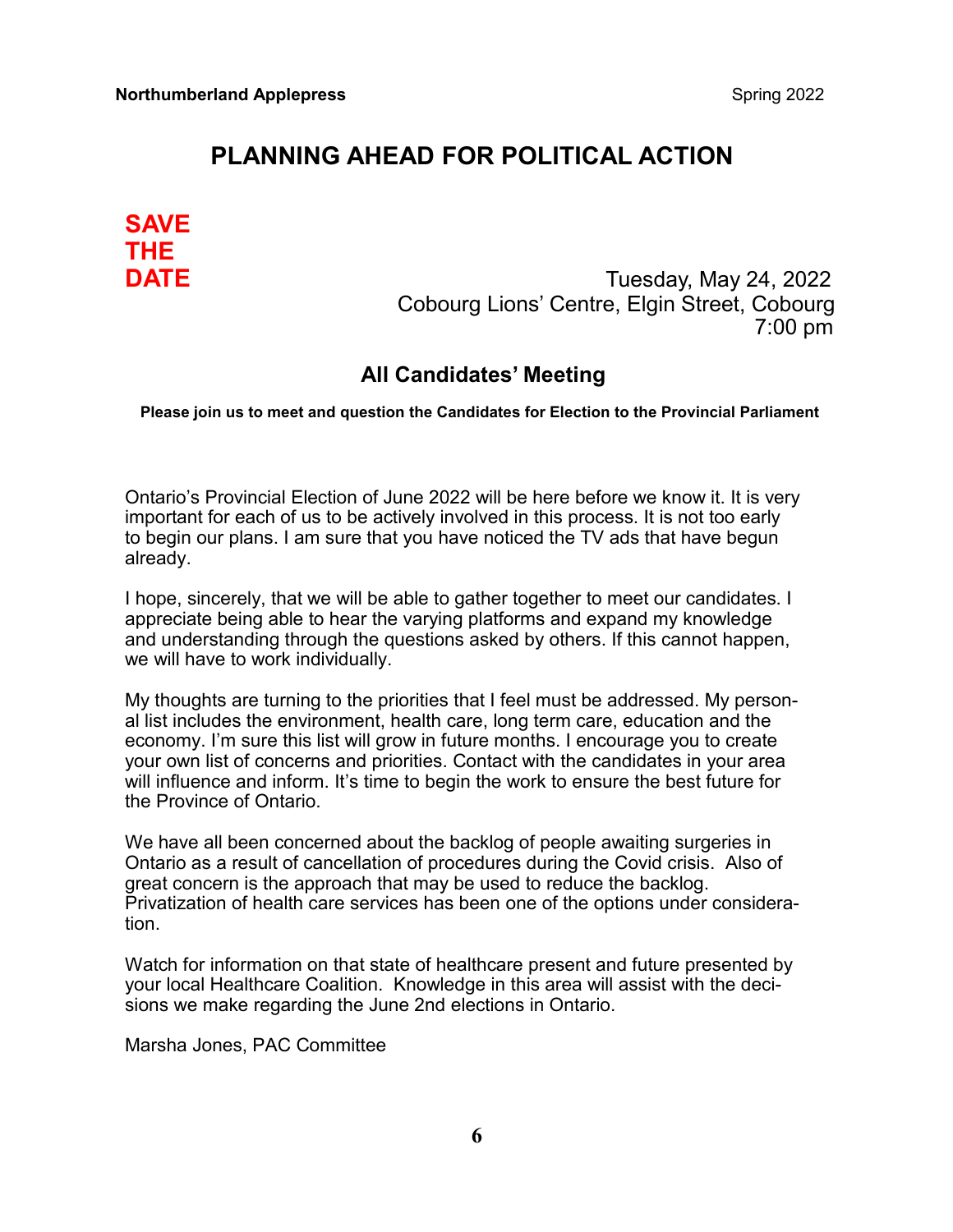#### **Member Services**  OTPP 2021



The AGM for the Ontario Teachers' Pension Plan of Ontario took place on April 7 by online video and an virtual Q & A streamed on April 14. During 2021 there was a continued effort by OTPP to be environmentally responsible by buying into green projects in Canada and around the world. Some of the purchases include Chilean water distribution, Atlantic Qua farms, wind and solar power facilities in U.S.A, insurance interests in Australia and New Zealand and a large interest in Home Equity Bank in Canada

### **Fast Facts from OTPP annual report**

Ontario Teachers' Pension Plan has:

182,000 working members 151,000 pensioners 333,000 total number of working and pension members 5,000 new retirees in 2021 44 average age of a working member 73 average age of all retirees 1.2 to 1 ratio or working to retired 32 years average years retirees collect pension 59 average retirement age 4 – 109 years, age range of pensioners 146 members are over the age of 100 \$49,400 average starting pension 31 teachers have received a pension for more than 50 years

Morris Tait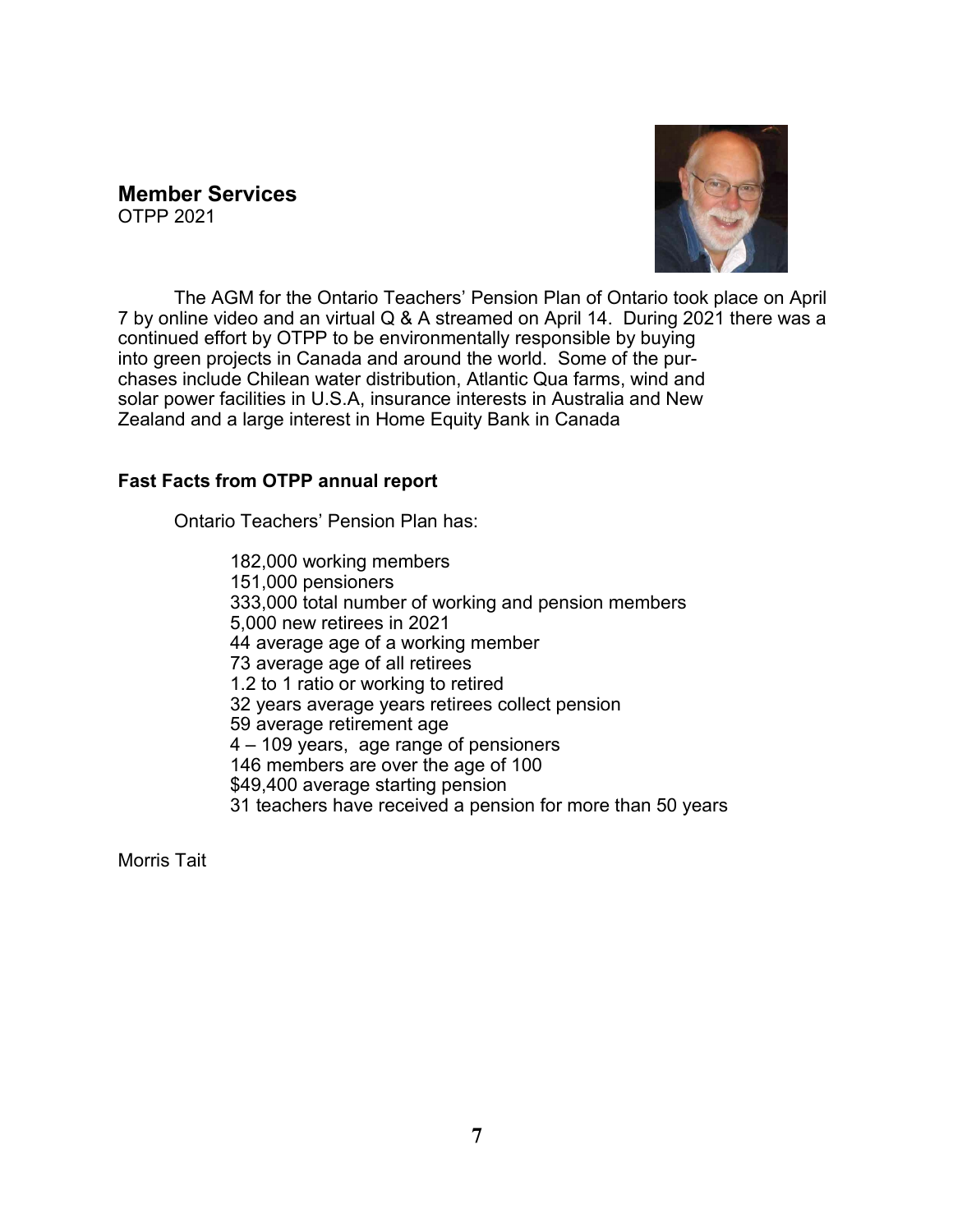#### **Northumberland Applepress Spring 2022 Spring 2022**



### RTOERO Community Grants - 2022

RTOERO Community Grants are designed to encourage all RTOERO Districts to support and partner with local organizations to promote projects that will help our organization to meet our strategic goals of:

to improve the lives of members and seniors; be the trusted voice for the broader education communities; and broaden our membership base.

All Districts are eligible to receive a Community Grant. District 30 will serve as the project sponsor and will submit the application for a Community Grant in partnership with a community organization. The project applications may include wide ranging topics that have a direct and positive impact on the community, including RTO members and seniors, and/or demonstrate environmental stewardship. Past projects that have received funding in our District include:

Cornerstone's COVID-19 Recovery; Northumberland Hospice Care Centre; Northumberland New Ventures Band; Back Pack for Kids Program.

Successful Community Grant applicants will receive a grant of up to \$4,000.

For more information please contact David Wing at davewing01@gmail.com

### **Ontario Health Coalition**

Many public meetings have taken place in March and April to stop health care privatization and improve care, accountability and residents' rights in LTC.

Many changes are being proposed for Healthcare Diagnostics and Services in Ontario. To learn more about the changes and what you can do about them, read the attachment. For more information, contact Charlotte at cmajic@gmail.com

https://www.thestar.com/local-kawartha-[lakes/news/2022/02/25/privatization](https://www.thestar.com/local-kawartha-lakes/news/2022/02/25/privatization-poaches-medical-professionals-local-heath-coalitions-sound-alarm-following-comment-by-health-minister.html)poaches-medical-[professionals](https://www.thestar.com/local-kawartha-lakes/news/2022/02/25/privatization-poaches-medical-professionals-local-heath-coalitions-sound-alarm-following-comment-by-health-minister.html)-local-heath-coalitions-sound-alarm-followingcomment-by-health-[minister.html](https://www.thestar.com/local-kawartha-lakes/news/2022/02/25/privatization-poaches-medical-professionals-local-heath-coalitions-sound-alarm-following-comment-by-health-minister.html)

https://www.globenewswire.com/news-[release/2022/03/21/2406750/5/en/Ford](https://www.globenewswire.com/news-release/2022/03/21/2406750/5/en/Ford-government-plans-unprecedented-for-profit-privatization-of-health-care-Health-Coalitions-across-the-province-holding-summits-to-fight-privatization-and-protect-public-health-care.html)government-plans-[unprecedented](https://www.globenewswire.com/news-release/2022/03/21/2406750/5/en/Ford-government-plans-unprecedented-for-profit-privatization-of-health-care-Health-Coalitions-across-the-province-holding-summits-to-fight-privatization-and-protect-public-health-care.html)-for-profit-privatization-of-health-care-Health-Coalitions-across-the-province-holding-summits-to-fight-[privatization](https://www.globenewswire.com/news-release/2022/03/21/2406750/5/en/Ford-government-plans-unprecedented-for-profit-privatization-of-health-care-Health-Coalitions-across-the-province-holding-summits-to-fight-privatization-and-protect-public-health-care.html)-and-protectpublic-health-[care.html](https://www.globenewswire.com/news-release/2022/03/21/2406750/5/en/Ford-government-plans-unprecedented-for-profit-privatization-of-health-care-Health-Coalitions-across-the-province-holding-summits-to-fight-privatization-and-protect-public-health-care.html)